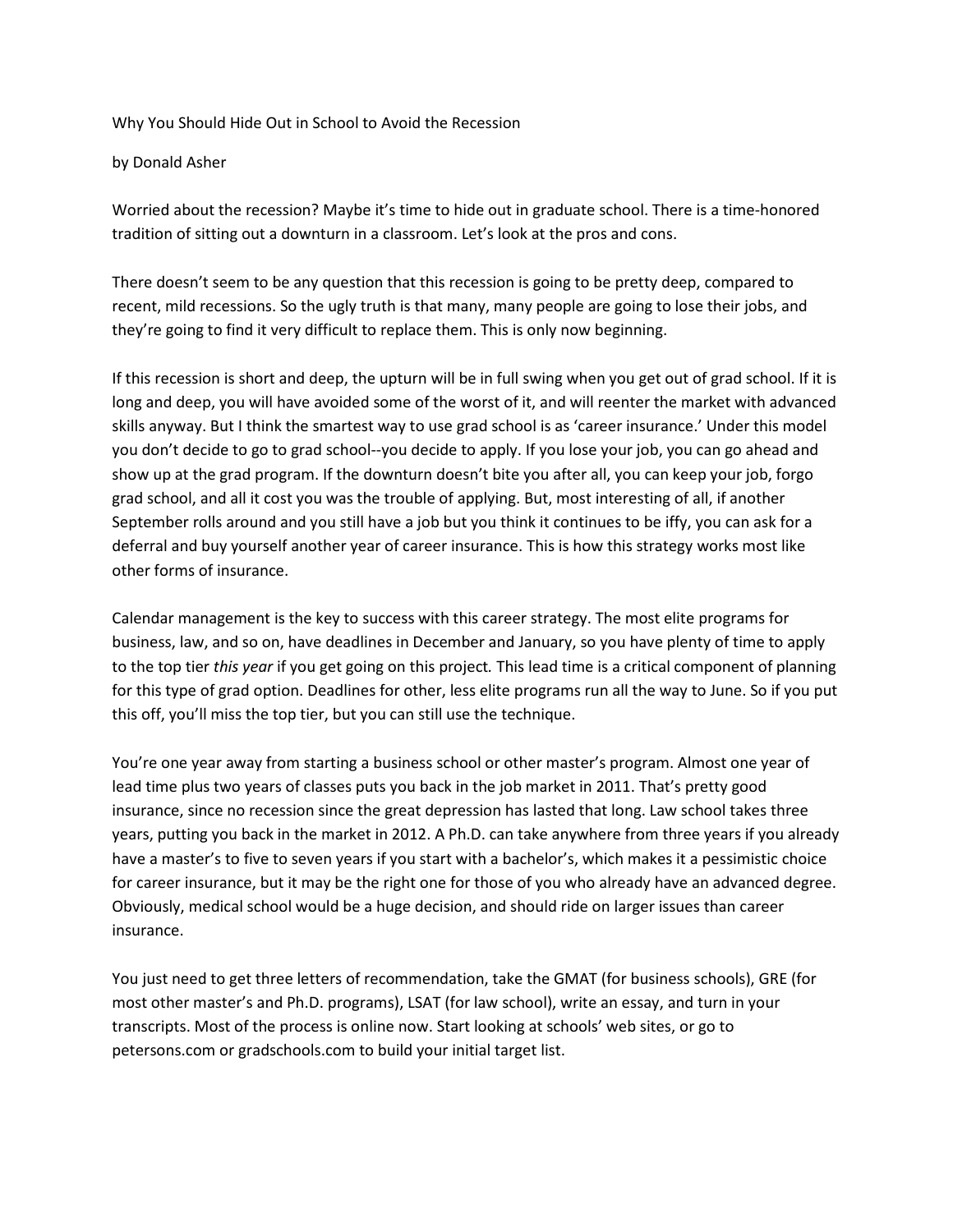If you haven't taken any standardized tests lately, you'll need to buy some study guides and prepare. See the sidebar for test web sites. Register right away for testing, as it is high season for these types of exams.

## OPEN SIDEBAR

The major graduate school examinations: GRE for master's and doctoral programs

[www.gre.org](http://www.gre.org/) LSAT for law school [www.lsat.org](http://www.lsat.org/) GMAT for business schools [www.gmac.com](http://www.gmac.com/) MCAT for medical school [www.aamc.org/mcat](http://www.aamc.org/mcat) END SIDEBAR

OPEN SIDEBAR Cost Estimates Exam \$140-245 for tests and data services Application Fees \$50-150 each Deposit \$100-300 one time Transcripts: \$3-15 each Thrive During Recession: Priceless END SIDEBAR

Once your apps are in, you wait to get admitted. Then, usually in April, you'll have to let one school know of your intentions to attend, and that will cost you a deposit, usually \$100 to \$300. You have until the first day of classes to request a deferral. Not all grad programs will give you a deferral, but most will. Even the ones that don't will be very likely to admit you if you again if you want to go through the application process again.

One thing I can assure you: politicians are not going to let student lending grind to a halt, because it will exacerbate the unemployment rate. So even if the government has to lend directly to students, they will do so. So you can borrow your way through grad school, and as long as you live prudently, it can pay it off from your increased earnings. There is an old grad school saying however, "If you live like a lawyer when you're in law school, you'll live like a law student when you're a lawyer."

So consider if this is a type of career insurance that makes sense to you. And if it does, get cracking. Those deadlines will be here before you know it.

Link to Asher's article on how to pay for graduate school: Need Link Here.